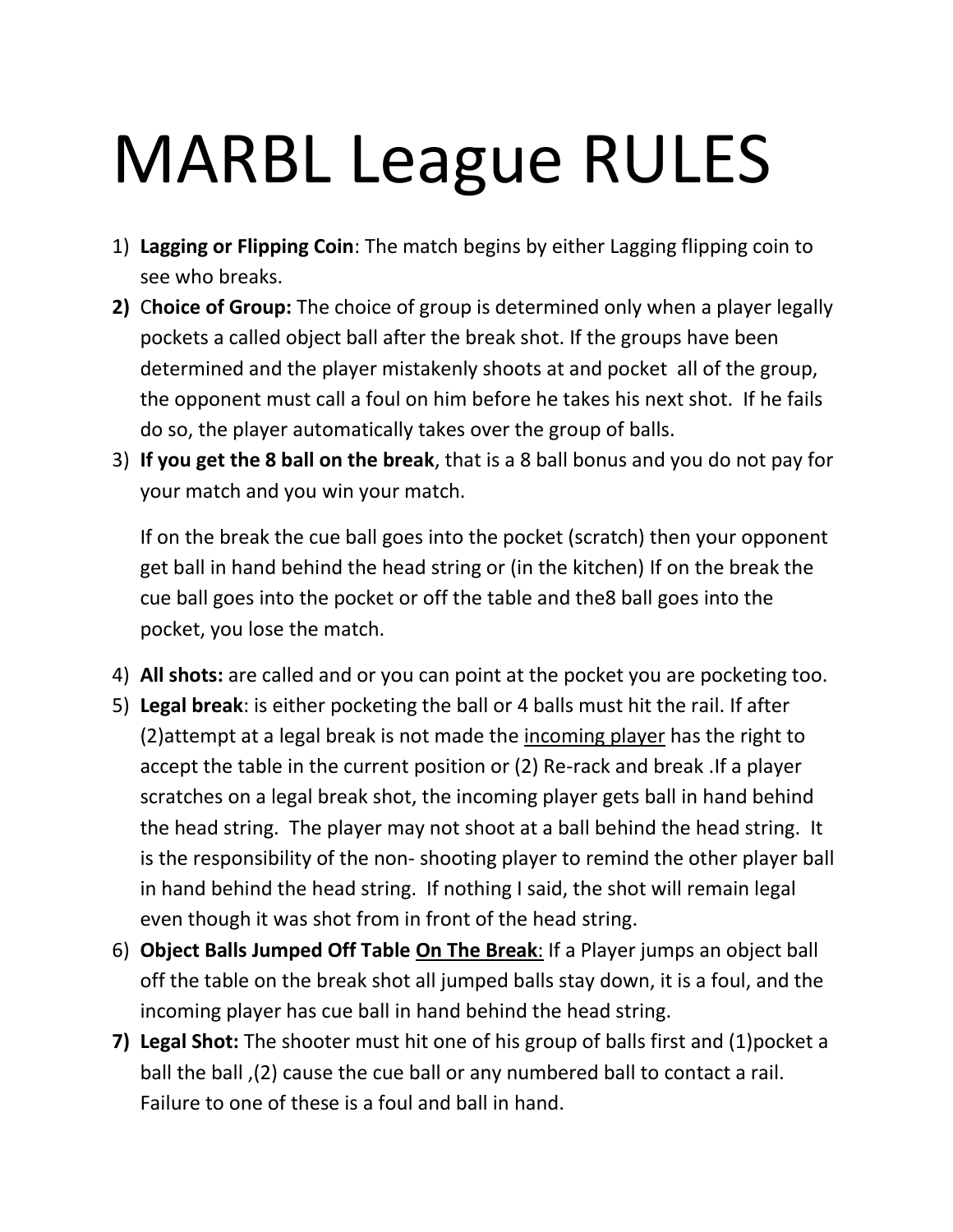- 8) **Safety Shot:** For tactical reasons, player my choose to pocket an obvious object ball and also discontinued a turn at the table by **declaring "SAFETY"** in advance. It is the shooter's responsibility to make the opponent aware of the intended safety shot. If this is not done, and one of the shooter's object balls is pocketed, the shooter will be required to shoot again. Any ball pocketed on a safety shot remains pocketed.
- 9) **Foul Penalty:** Cue ball fouls in ONLY. With "cue ball in hand" the player may use a hand or any part of the cue, including the tip, to position the cue ball. When placing the cue ball in position, any forward stroke motion contacting the cue ball will be a foul, if not a legal shot. Questions of a legal hit go in favor of the shooter unless called by a third party. When in doubt, have a third part watch the hit.
- 10) **Object Balls Jumped of the Table:** If any object ball is jumped off the table, it is a foul and loss of turn, unless it is the 8 ball, which is a loss of game. Any jumped balls stay down.
- 11) **Stalemated Game:** If, after 3 consecutive turns at the table by each player (6 turns total) the referee judges that attempting to pocket or move an object ball will result in loss of game, the balls will be re-racked with toss of coin determining the breaker. The stalemated rule may be applied regard less of the number of balls on the table.
- 12) **Extra Rule:** If an opponent's handicap is three or more points higher, the lower handicapped player has the right, if he or she chooses, to remove one ball from the table directly after solids or stripes has been determined and it is no longer an open table. However, he or she forgets or chooses not to remove a ball at that exact time they forfeit the ability to do it that rack and may have the chance the next rack.
- 13) **Interfering with the path of the cue ball before it has stopped is a foul.**
- 14) The use of jump cues will be determined by each individual location owner.

Loss of Game

A player loses the game by committing any of the following infractions.

A) Fouls hen pocketing the 8 ball.